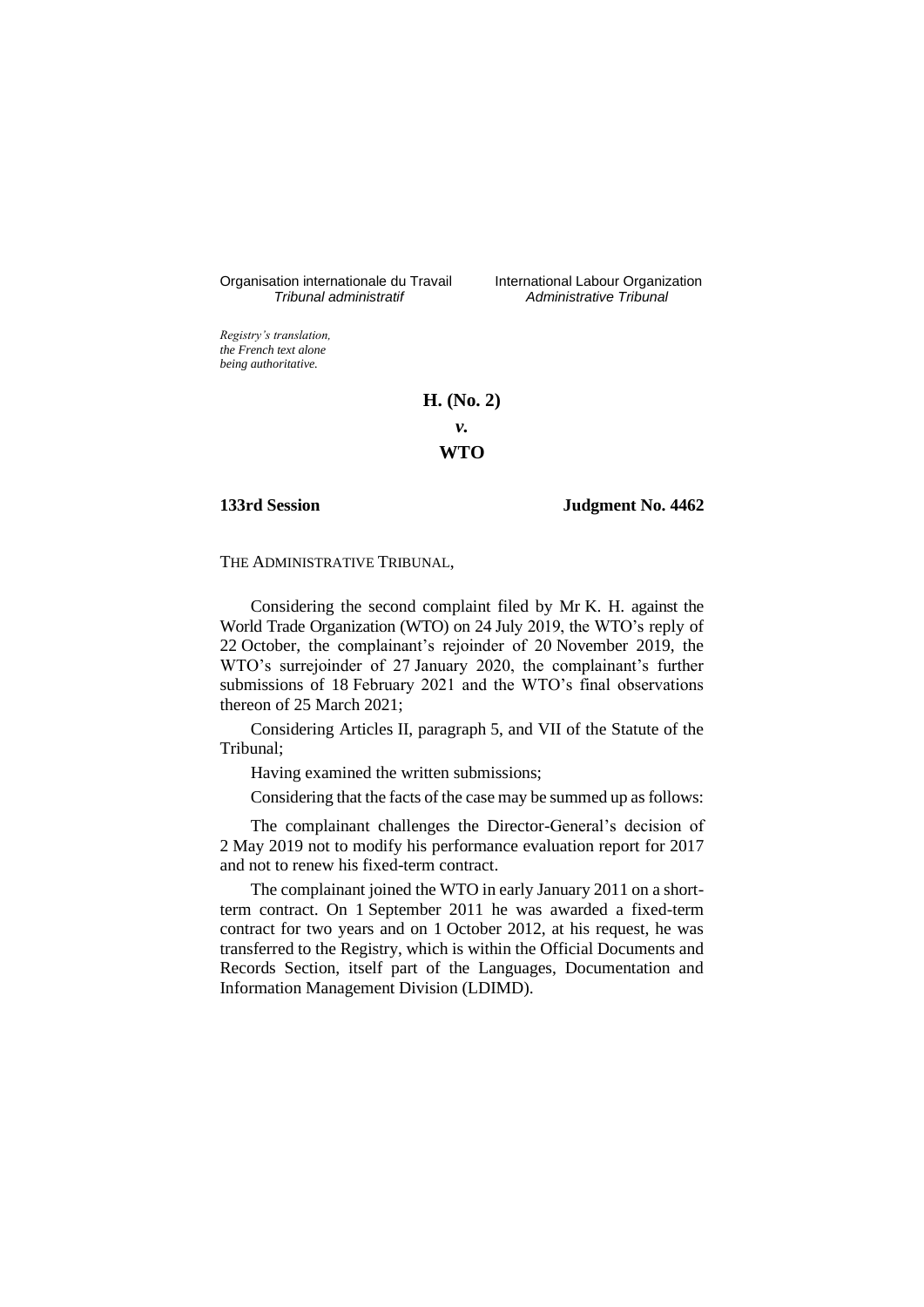From 2011 to 2015, the complainant received good performance evaluation reports every year (rating 3: "fully meets required performance standards"). However, the complainant only achieved the final overall rating of 2 ("partly satisfactory") in his performance evaluation report for 2016. The complainant's first complaint to the Tribunal against this decision was dismissed on the merits by Judgment 4144, delivered in public on 3 July 2019.

In the meantime, the complainant's contract was renewed on 30 August 2016 for two years, and on 4 May 2017 he was officially notified of his objectives for 2017. His attention was drawn to the need to improve the points on which he had been criticised in his performance evaluation report for 2016.

On 25 July 2017 the complainant also received three emails from the Director of LDIMD. The Director informed him that, on the basis of his "partly satisfactory" rating for 2016, he would not be recommended for a regular contract at this stage. He was also told that if he were to receive a "partly satisfactory" or "unsatisfactory" rating in his 2017 evaluation, his contract would be terminated with at least two months' notice. In addition, the complainant was notified that senior management was monitoring his professional conduct in view of potentially false accusations he had made against his supervisor and his disobedience to management.

The complainant was placed on sick leave on 31 July 2017.

On 19 January 2018 the Director of LDIMD invited the complainant to return to work but in another post, as the complainant had requested. After he refused and was informed that in these circumstances he was considered to have abandoned his post, he eventually agreed to return but initially on a part-time basis, for medical reasons, from 9 April to 3 July 2018. The WTO subsequently refused to validate the full-time sick leave claimed by the complainant.

On 21 March 2018 the complainant met his Chief of Section, as his second-level supervisor, to discuss his performance evaluation report for 2017.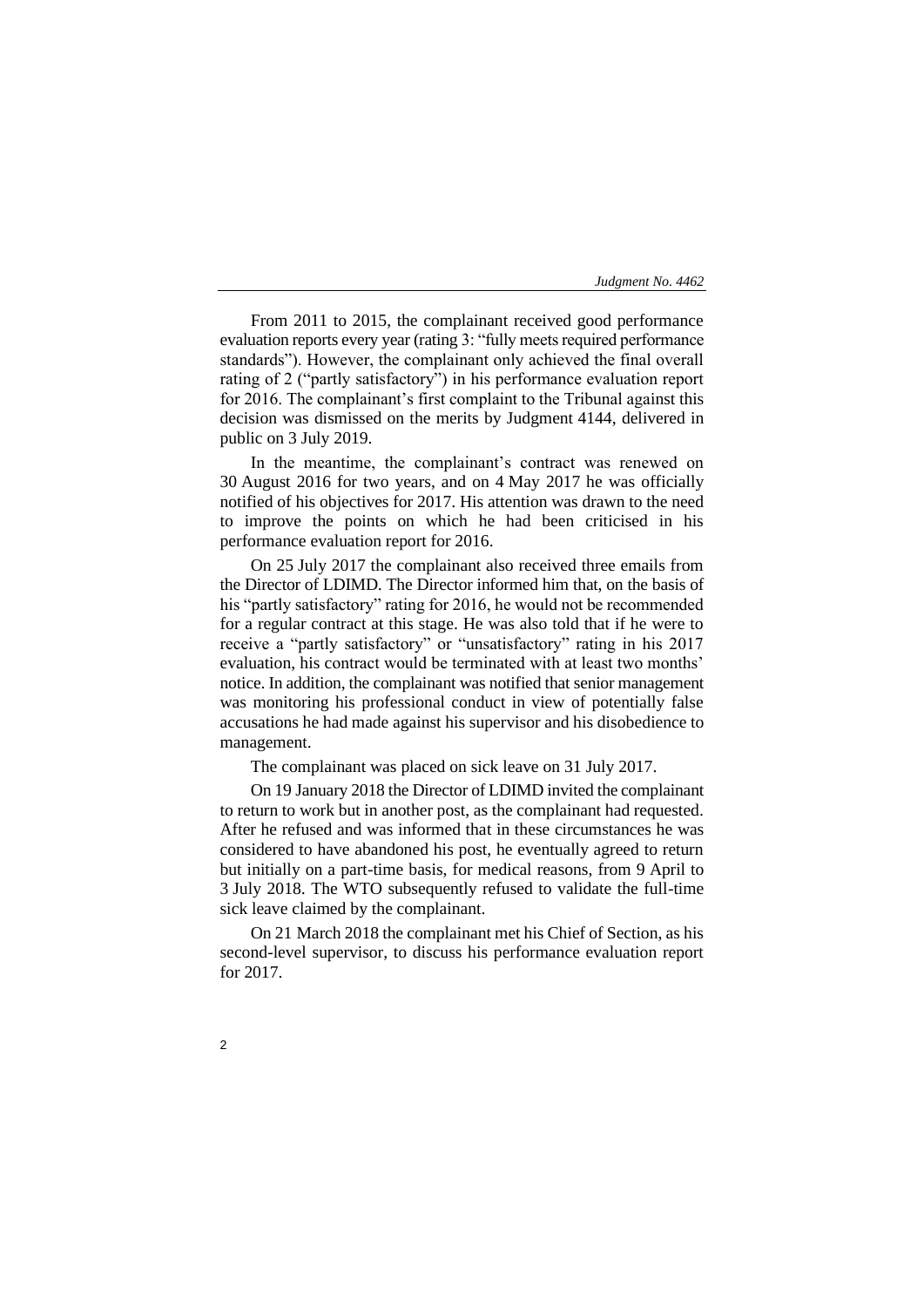On 18 June 2018 the Director of LDIMD endorsed the Chief of Section's evaluation report on the complainant for 2017, for which he was hence given a final overall rating of 2, "unsatisfactory".

The Appointment and Promotion Board subsequently issued a recommendation that the complainant's contract should not be renewed in the form of a regular contract on the ground that the conditions set out in Staff Rule 104.2(b) were not satisfied. This provision allows the Director-General to grant a regular contract to staff members upon completion of five years of continuous service under fixed-term conditions and who, by their qualifications, performance and conduct, have fully demonstrated, on the basis of their performance evaluation reports, their suitability and have shown that they meet the required standards of competence, integrity and efficiency.

By memorandum dated 3 July 2018, the Director of the Human Resources Division (HRD), referring, inter alia, to the emails of 25 July 2017, informed the complainant of the Director-General's decision, taken on 29 June 2018 on the recommendation of the Appointment and Promotion Board, not to grant him a regular contract and not to extend his fixed-term contract.

On 17 July 2018 the complainant requested the Director-General to reconsider the final overall rating of "unsatisfactory" in his performance evaluation report for 2017. This request for review was rejected on 14 August 2018. The complainant then contested that decision before the Joint Appeals Board.

On 27 August 2018 the complainant filed a request for review of the decision of 3 July 2018 informing him that his contract would not be renewed. This request was rejected on 26 September 2018. On 23 October 2018 the complainant likewise contested this decision before the Joint Appeals Board.

The complainant's appointment was terminated on 31 October 2018 following an extension of his contract of which he was notified on 9 July 2018 and which was intended to ensure compliance with the notice period prescribed in the Staff Regulations.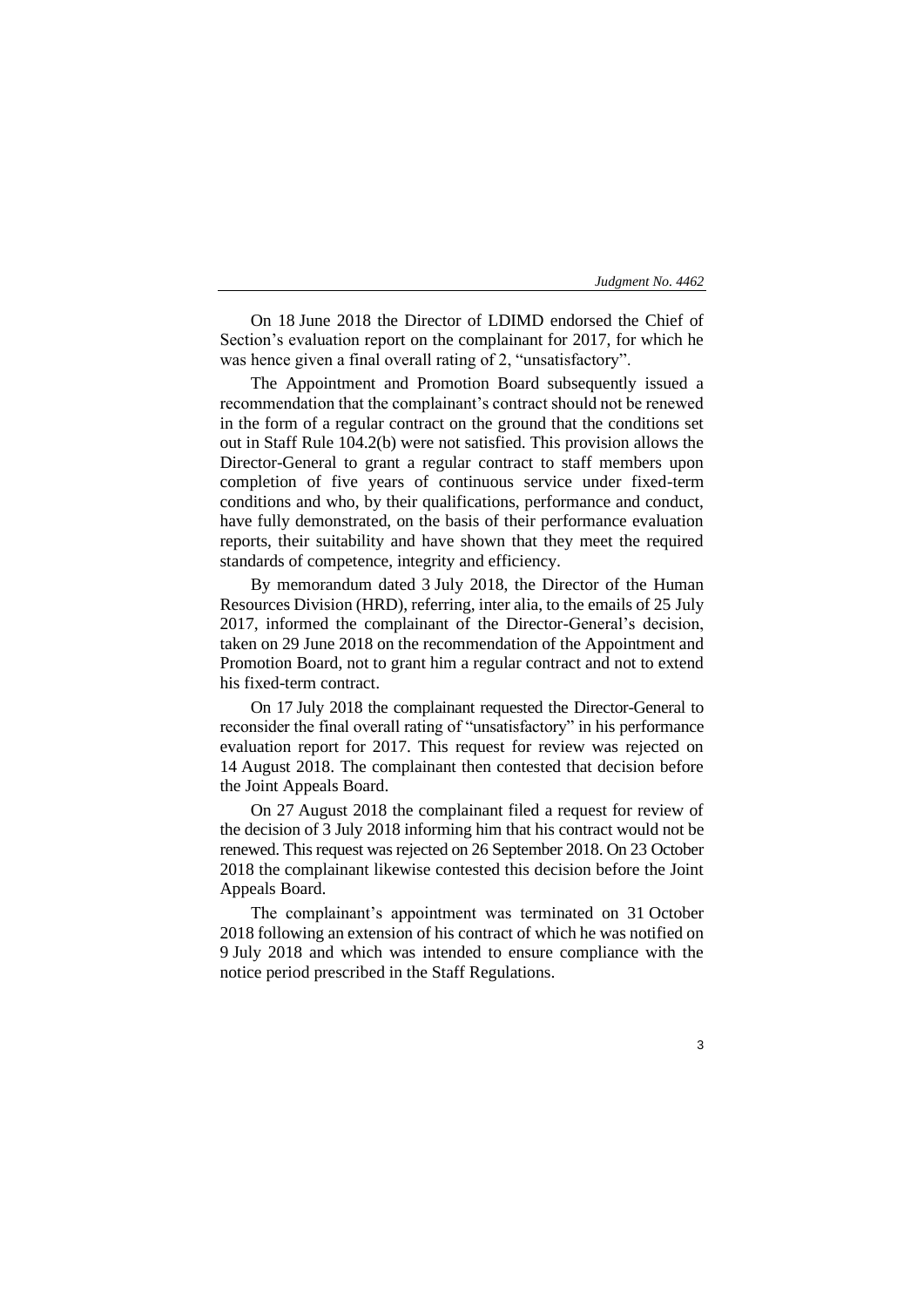In its report of 3 April 2019, the Joint Appeals Board decided to join the complainant's two internal appeals. With regard to the evaluation report for 2017, the Board stated that it was unable to recommend that the Director-General change the complainant's overall rating. The Board considered, first, that the contested report was not tainted by the procedural or substantive errors alleged by the complainant and, second, that his conduct was the main cause for the deterioration of the working environment within the service. In respect of the decision not to renew the fixed-term contract, the Board found that this decision had a sound basis and that, in particular, it had not been established that it was motivated by prejudice, malice or abuse of authority on the part of the Director-General.

By letter of 2 May 2019, the complainant was informed of the Director-General's decision to endorse both the Board's recommendations and the grounds on which they were based and, as a result, to maintain the original decisions not to renew his fixed-term contract and not to review his performance evaluation report for 2017. That is the impugned decision.

The complainant requests the Tribunal to set aside the Director-General's decision of 2 May 2019. He also requests the cancellation of the overall "unsatisfactory" rating awarded in his performance evaluation report for 2017 and the removal of this report, and any references to it, from his file. The complainant seeks a five-year extension of his contract or, alternatively, an award of damages equivalent to five years' salary including all related emoluments. The complainant seeks compensation of 50,000 Swiss francs in moral damages and an award of 5,000 Swiss francs in costs. The complainant requests that the Tribunal order the Organization to pay interest at the rate of 5 per cent per annum from 3 July 2018 until the sums due are paid and that the Tribunal declare all sums paid exempt from taxation in Switzerland. Lastly, the complainant seeks such other relief and redress as the Tribunal may deem necessary.

The WTO requests the Tribunal to dismiss all the complainant's pleas and claims as unfounded.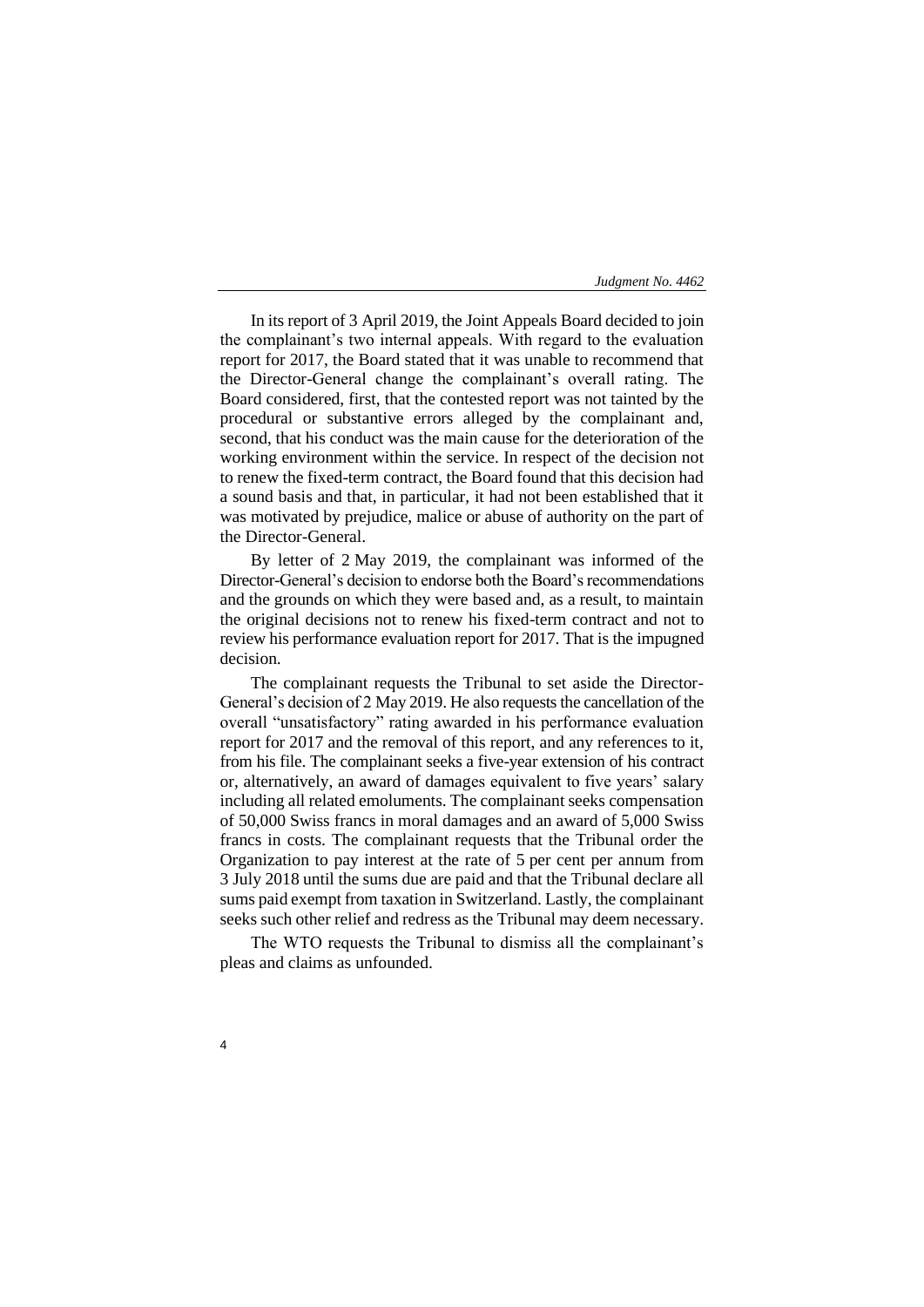5

# CONSIDERATIONS

1. The complainant requests the Tribunal to set aside both aspects of the Director-General's decision of 2 May 2019.

He further seeks:

- the cancellation of the overall rating of "unsatisfactory" in his performance evaluation report for 2017 and the removal of this report, and references to it, from his file;
- a five-year extension of his contract or, alternatively, an award of damages equivalent to five years' salary including all related emoluments;
- the award of various sums in moral damages and costs.

2. The complainant requests oral proceedings. The Tribunal notes, however, that the parties have presented sufficiently extensive and detailed submissions and documents to allow the Tribunal to be properly informed of their arguments and the evidence. Accordingly, the application for oral proceedings is rejected.

3. The complainant has requested the Tribunal to order the WTO to produce Annex 7 to the performance evaluation report for 2017 and the Information Management Service "General Guideline" referred to by his supervisor in that report.

However, an examination of the performance evaluation report at issue shows that this Annex 7, entitled "Special Annex of 401 pages in Excel", is a document produced by the complainant himself during his overall performance evaluation for 2017. In these circumstances, the fact that this annex was not submitted by the WTO to the Tribunal is not such as to adversely affect him.

Furthermore, the WTO states that the Information Management Service "General Guideline" is an "uncodified practice". The Tribunal takes note of this and will consider, if necessary and in due course, what action should be taken in view of the absence of this document from the WTO's evidence.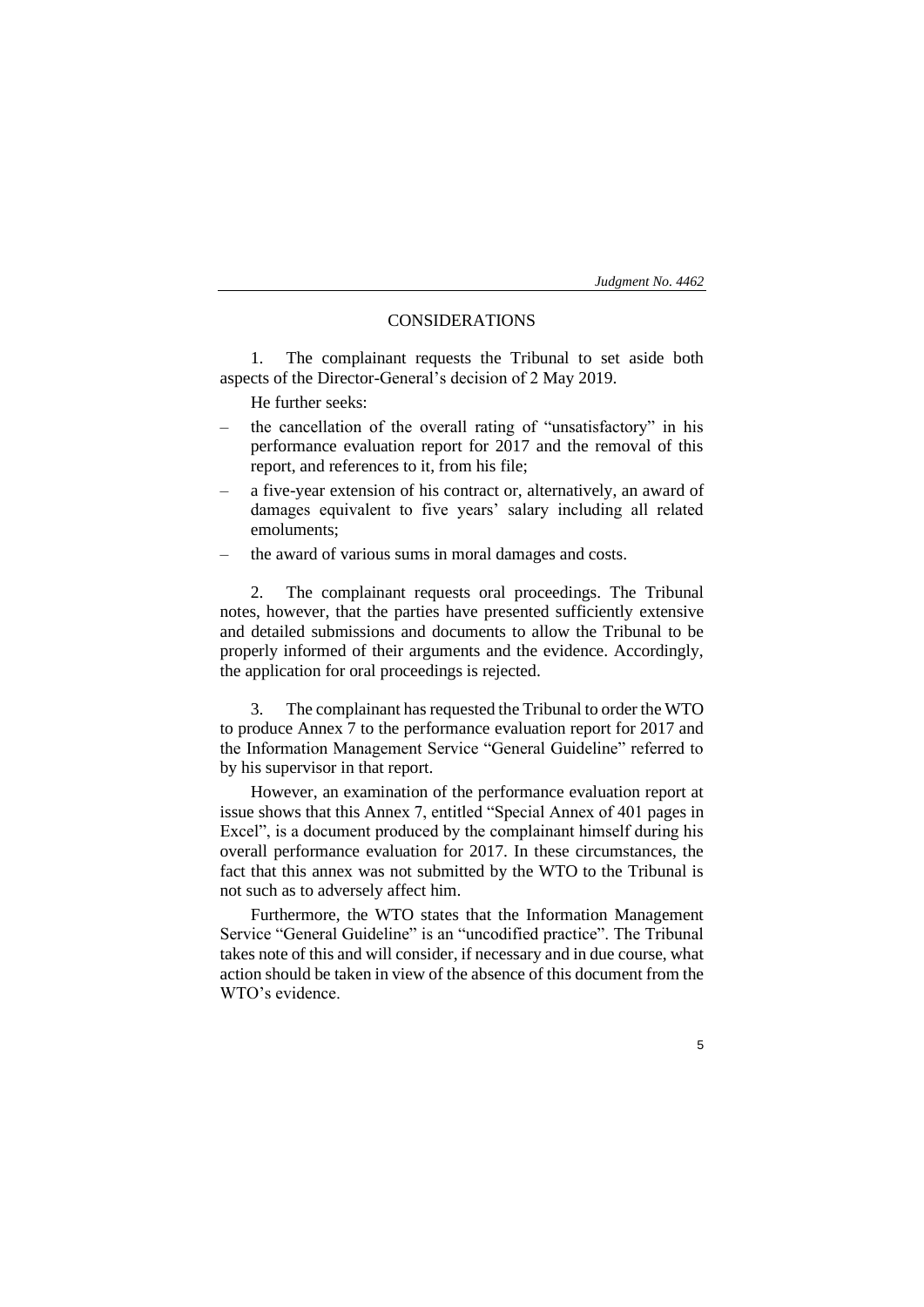4. In his rejoinder, the complainant also requests that the memorandum from the Head Doctor of the WTO's Medical Service be disregarded in the proceedings. It transpires, however, from an examination of the complainant's third complaint before the Tribunal, which is the subject of Judgment 4463, also delivered in public today, that the complainant was informed on 9 June 2020 that the WTO had decided unilaterally to remove the disputed document from wherever it might be held in the Organization's internal files and records, including the complainant's medical file.

In view of the above and the WTO's clearly expressed intention no longer to rely on this document, the Tribunal will therefore disregard it.

- 5. The complainant's pleas can be identified as follows:
- (1) the wrongful limitation by the Joint Appeals Board of the scope of its review when considering his internal appeals;
- (2) a breach by the WTO of its own procedures, including those set out in various provisions of Administrative Memorandum No. 967 concerning performance management, when drawing up the complainant's performance evaluation report for 2017;
- (3) a breach of the duties of care and good faith, as the complainant was not given reasonable time to improve;
- (4) errors of law affecting the decision to refuse to renew his fixedterm contract;
- (5) a breach of the principle of proportionality when that decision was taken;
- (6) the error of law raised by the complainant in his further submissions – which the Director-General committed by terminating the complainant's fixed-term contract when he was on sick leave;
- (7) the non-compliance with Staff Rule 111.2(a) of the date for the expiry of the notice period stated in the decision refusing to renew the fixed-term contract.
- 6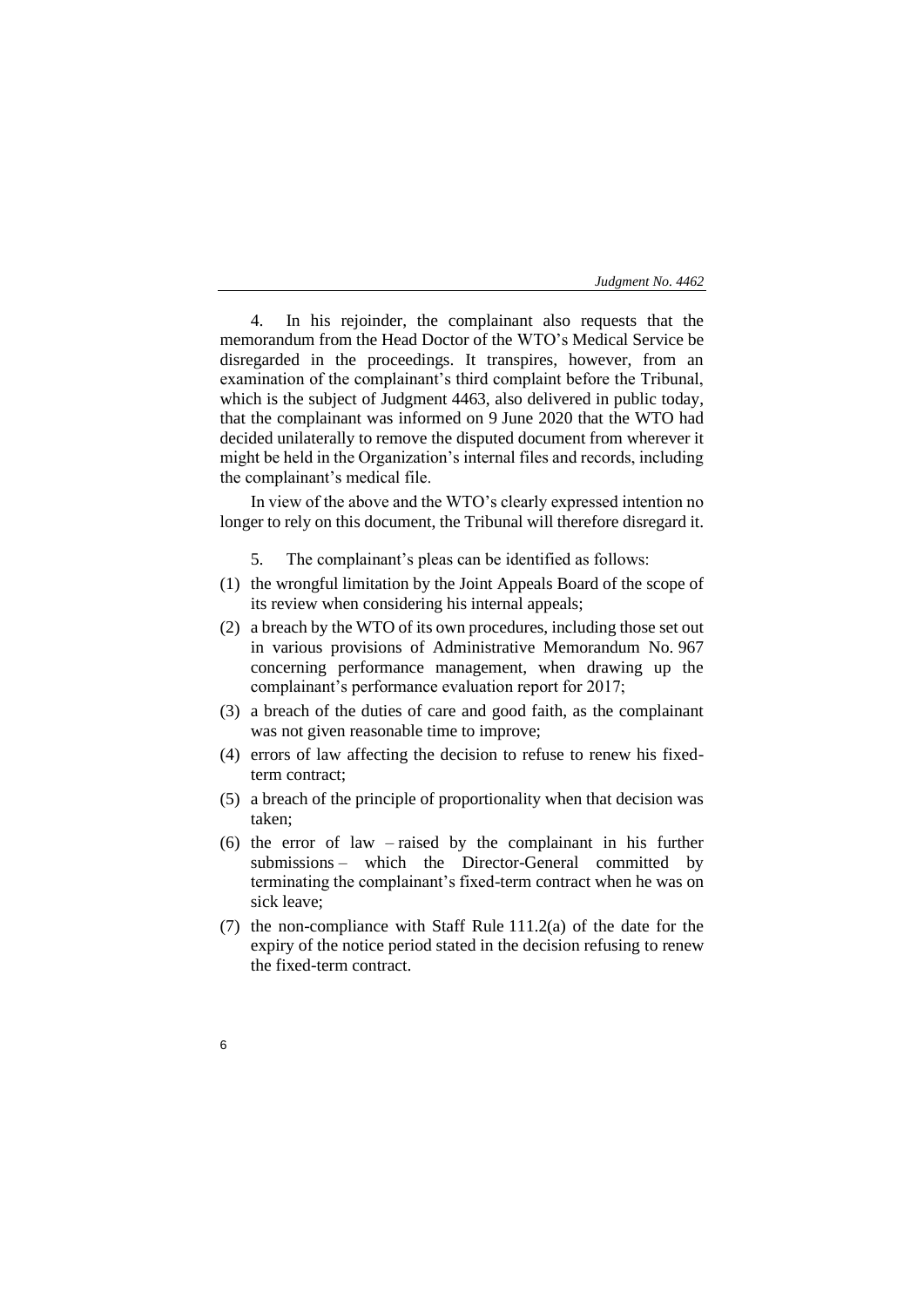6. In his first plea, the complainant criticises the Joint Appeals Board for incorrectly confining itself, like the Tribunal, to a limited review of the lawfulness of the decisions challenged before it.

On this point, the Tribunal observes that, although the Board stated in its report that it would use, inter alia, the same criteria as the Tribunal in this area, the Board expressly pointed out that, pursuant to Article 17 of its Rules of Procedure, it could also base its conclusions on equity. This shows that the Board did not refuse to take into account considerations of equity when issuing its conclusions in this case.

The Board did make the entirely legitimate point in respect of the appraisal of an official's performance by her or his supervisors that it would not conduct a *de novo* review of that appraisal, which it could not do in any case, since it was not its task to appraise the official's performance in her or his job for itself.

However, the Board systematically analysed the errors of law, fact and assessment of the facts relied on by the complainant in his internal appeals and found, in particular, that the shortcomings for which he was criticised over the period in question were sufficiently proven and of such a nature as to establish that the contested decisions were lawful.

Lastly, after a full and thorough re-examination of the procedure involved in drawing up the performance evaluation report for 2017, the Board found that none of the legal and factual arguments directed against that procedure could be considered well founded and that the same applied to the objections which the complainant had raised specifically against the Director-General's decision.

That the Board did not misjudge the scope of its role as an internal appeal body is further confirmed by the report it drew up in connection with its review of the complainant's evaluation procedure for 2017, in which the Board referred several times to the numerous questions it had put during the proceedings to all the parties involved.

In the light of the foregoing, the first plea must be considered unfounded (see, to the same effect, Judgment 4144, consideration 4, delivered on the complainant's first complaint).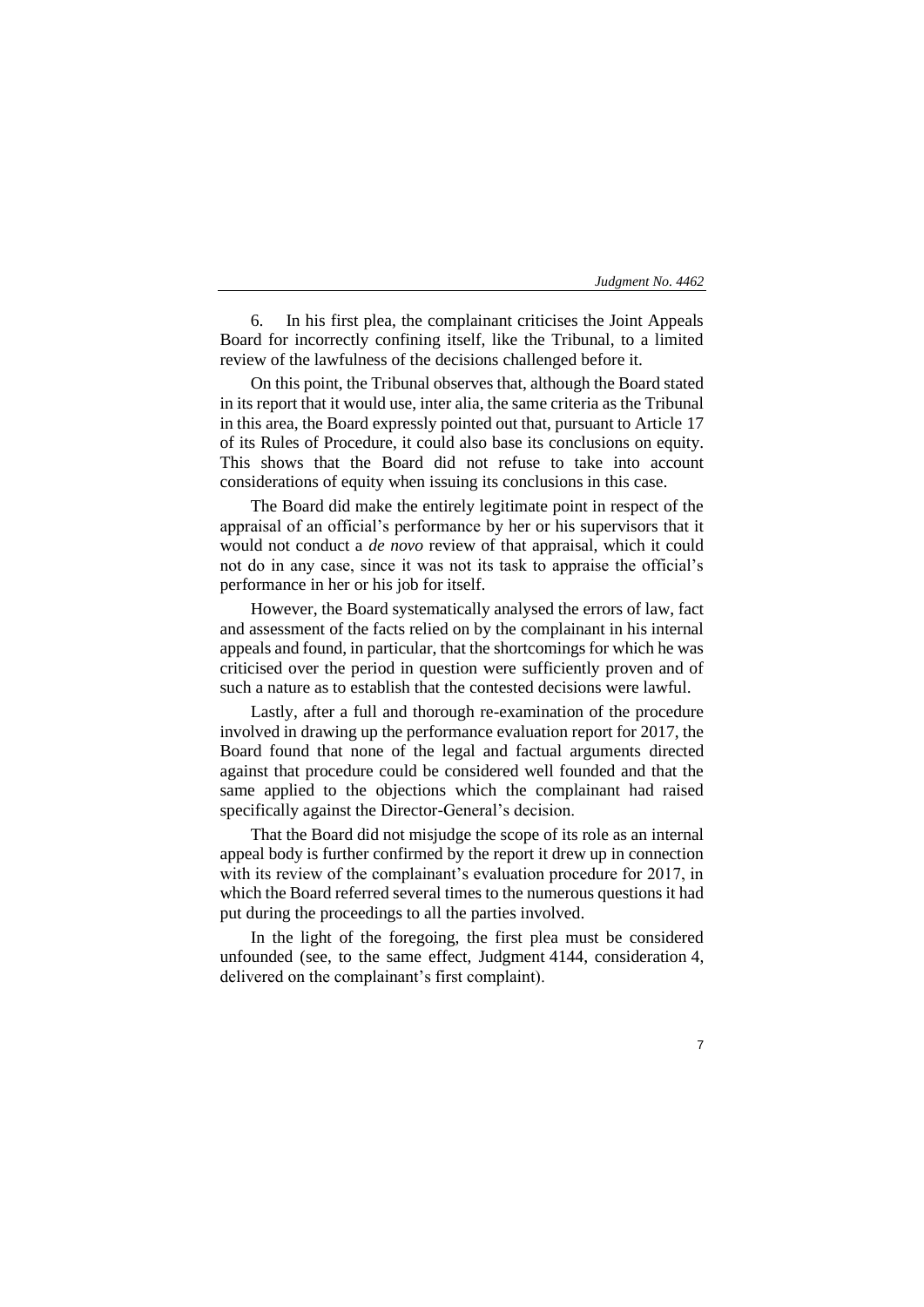7. In his second plea, the complainant submits that the WTO failed to comply with its own procedures, in particular those laid down in various provisions of aforementioned Administrative Memorandum No. 967, when drawing up his performance evaluation report for 2017. He raises the following objections: (1) no mid-term review was undertaken in 2017, although Article 16 of the Memorandum states that such a review is mandatory in cases of underperformance by a staff member; (2) in breach of Articles 18 and 22 of the Memorandum and Annex 3 thereto, no performance improvement plan was put in place when the performance evaluation report for 2016 was finalised in May 2017 even though the complainant had only received an overall rating of "partly satisfactory" in that report; (3) in breach of Article 24 of the Memorandum and Annex 2 thereto, the complainant received no formal warning except the overall rating of "partly satisfactory" in his performance evaluation report for 2016; (4) since the improvement in the complainant's performance was assessed over a period of less than three months (from the beginning of May 2017, when he was notified of the evaluation for 2016, to 31 July 2017, when he went on full-time sick leave for the rest of 2017), the WTO did not comply with the timeframe prescribed by the Memorandum for the staff member concerned to improve her or his performance; (5) the author of the evaluation report in the 2017 evaluation procedure was not in a position to appraise the complainant properly since he had been appointed to that role lessthan one month before the report was drawn up; and (6) the fact that when evaluating the complainant, this person referred to an Information Management Service "General Guideline" which cannot be proven to exist in writing.

8. The Tribunal points out first of all that there are two aspects to the impugned decision in this case: the award of an overall rating of "unsatisfactory" to the complainant in his evaluation for 2017 and the non-renewal of his fixed-term contract. It follows that the content of the Joint Appeals Board's report of 3 April 2019, as well as its considerations, conclusions and recommendations, must be strictly analysed and interpreted according to whether the Board intended to refer to either the overall final rating awarded in the evaluation report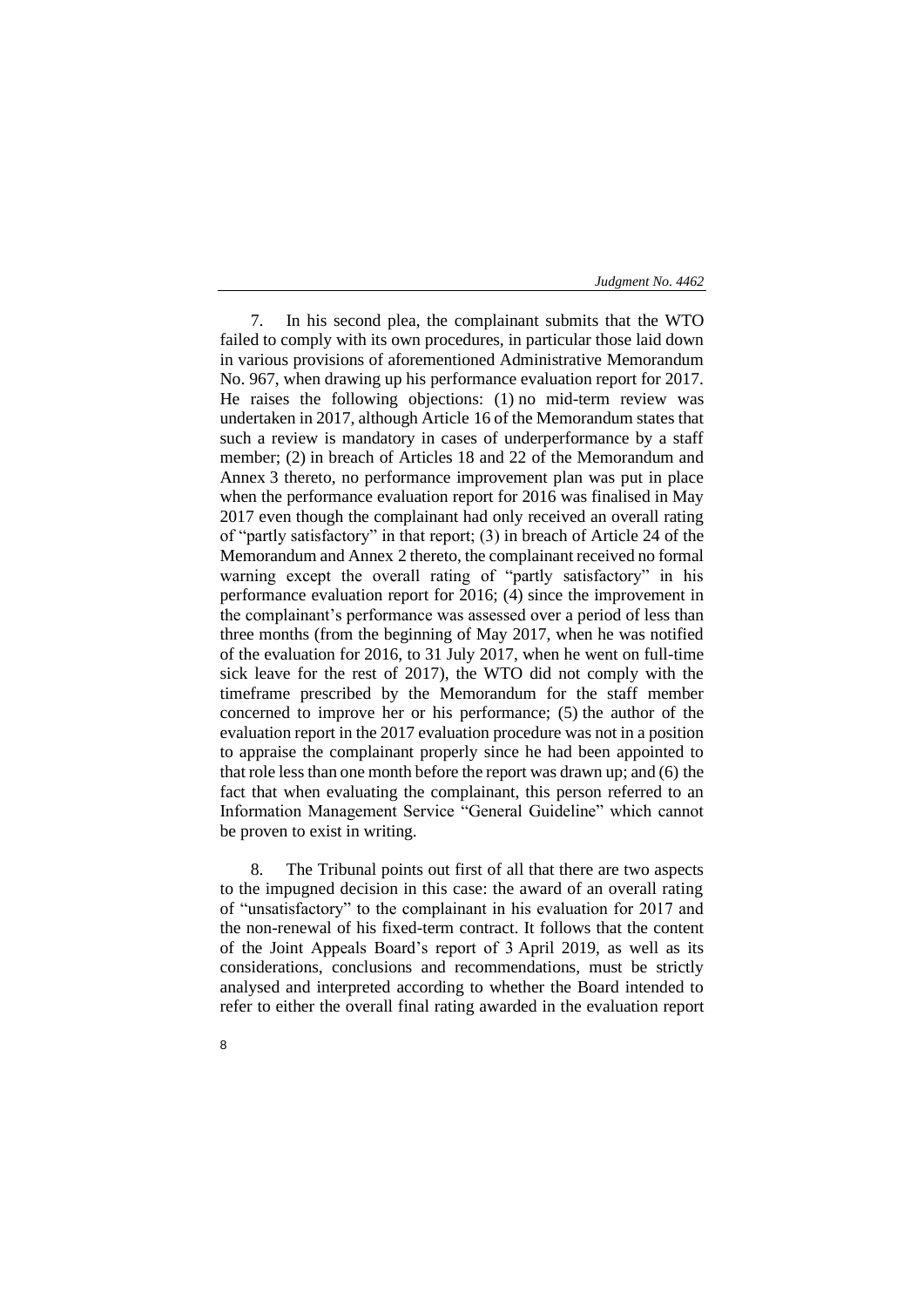9

for 2017, or the non-renewal of the contract, or both. The Tribunal has taken care to proceed in this manner when considering the various contentions made by the complainant in support of his second plea, which, it should be made clear, concerns only the lawfulness of the final overall rating awarded in the evaluation report for 2017.

9. In this connection, the Tribunal recalls its case law in this area: "The principles governing the Tribunal's consideration of challenges to staff performance appraisal reports are well settled. Indeed, they are discussed in Judgment 3378, consideration 6. The Tribunal recognises that such reports are discretionary and will set aside or amend a report only if there is a formal or procedural flaw, a mistake of fact or law, or neglect of some material fact, or misuse of authority, or an obviously wrong inference drawn from the evidence" (see Judgment 3842, consideration 7). The Tribunal has also held that as a rule "he who approves [a staff member's appraisal report] will grant the reporting officer great freedom of expression. The official's observations on the report may in some cases serve to correct any error of judgment that may have been made. It will be right not to approve a report only if the reporting officer made an obvious mistake over some important point, if he neglected some essential fact, if he was grossly inconsistent or can be shown to have been prejudiced. And he need not be deemed prejudiced just because his assessment for one period is not the same as another reporting officer's opinion of the same official for an earlier or later period" (see Judgment 724, consideration 3; see also Judgment 2318, consideration 4).

It is in the light of this case law that the Tribunal will examine the complainant's contentions in his second plea.

10. The relevant provisions of the Staff Rules and Administrative Memorandum No. 967 are as follows: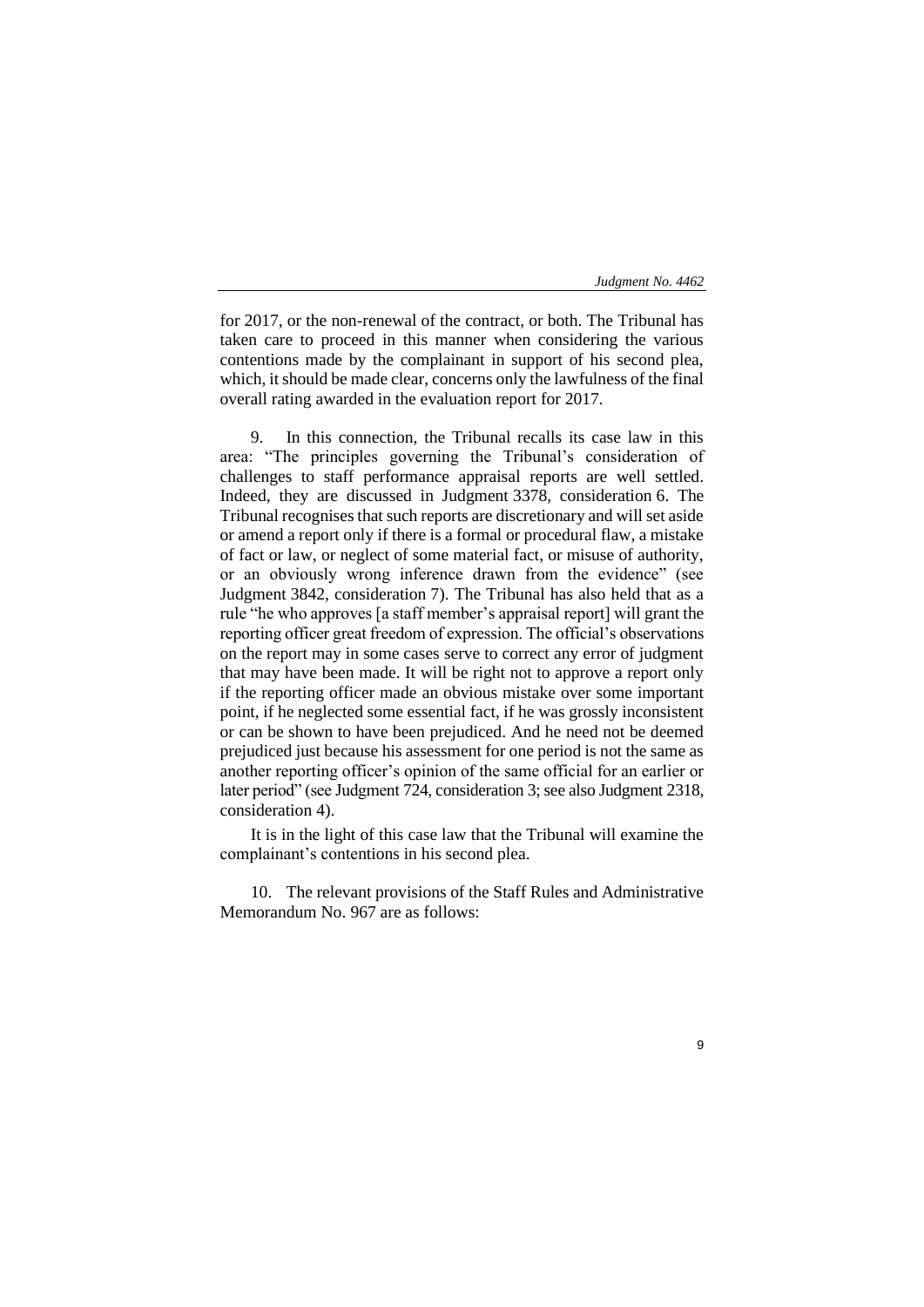# "**[Staff] Rule 105.1**

*Performance evaluation*

- (a) Performance shall be evaluated on the basis of the duties and responsibilities as set forth in the job description, the tasks performed, the professional conduct of the staff member and the staff member's potential to assume other responsibilities.
- (b) The staff member and the supervisor shall maintain a continuing dialogue with respect to the staff member's performance. If necessary, the staff member and the supervisor shall identify in writing the areas where performance is less than satisfactory and the actions to be taken to improve performance."

#### **Administrative Memorandum No. 967**

"18 [...] If the overall performance is 'Partly Satisfactory (2)' or 'Unsatisfactory (1)', a performance improvement plan must be put in place.  $[...]$ "

## "**Formal Performance Improvement Procedure**

#### **Step 1: Face-to-face discussion**

20. On any occasion in the course of the performance evaluation cycle where performance is below the required standard, the supervisor should draw this to the attention of the staff member, clearly explaining in what way the performance has failed to meet expectations, indicate the improvement needed, seek the staff member's comments, seek agreement on appropriate solutions and discuss any training support needed where applicable. Although this is a face-to-face discussion, the supervisor or director should make a note of the content and date of the discussion.

#### **Step 2: Advance warning**

21. Where, after the face-to-face discussion, performance is again or continues to be below the required standard, the supervisor should again raise the issue with the staff member, refer to the face-to-face discussion, further explain carefully the problems, specify the improvement needed, seek the staff member's comments, identify appropriate solutions and discuss any training needed if applicable. The supervisor shall clarify that this constitutes an advance warning. The advance warning shall be recorded in the form of a written note, separate from the [performance evaluation report] form. A copy of the advance warning note is provided to the staff member who should acknowledge receipt. It will be retained by the supervisor and the director of the Division concerned and will be also be sent to HRD. At this point, the staff member should be given a timeframe in which to improve his/her performance. Should the supervisor confirm improvement in the staff member's performance, the note will be removed from the staff member's official status file and destroyed.

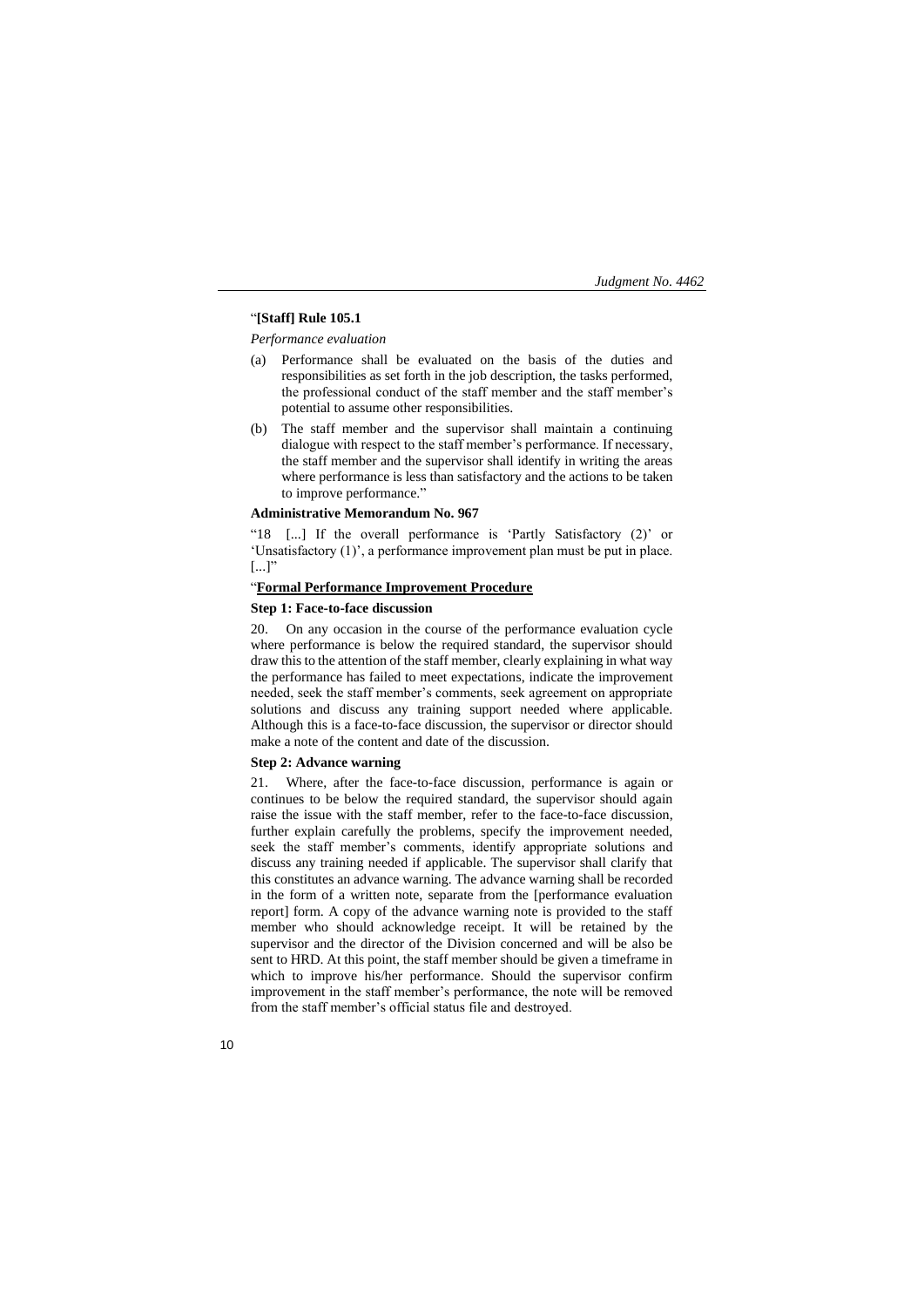## **Step 3: First formal warning [...]**

22. If underperformance persists after the advance warning, the supervisor will issue a first formal warning, outlining in sufficient detail the performance gaps to be addressed. The staff member's comments should also be recorded in a note to file. The supervisor or director establishes a performance improvement plan [...] in consultation with the staff member, and assisted by the Human Resources Division as appropriate, with specific and measurable goals and targets for improvement over a defined review period. [...]

## **Step 4: Second formal warning**

24. Should there be insufficient improvement in the staff member's performance after the first formal warning, a second formal warning will be issued by the supervisor. The performance improvement plan will be reviewed, and clear measurable targets must be set with specified timeframes. [...]

### **Step 5: Administrative decisions**

25. Should there be insufficient improvement in performance after the second formal warning, the Human Resources Division will meet with the supervisor and director and the staff member concerned to determine the administrative measures to be taken.

# $[...]$ "

11. With regard to the first contention, concerning the failure to conduct a mid-year review in 2017, the Tribunal first observes that the evaluation process for 2016 lasted until the beginning of May 2017, at which point the complainant received the final overall rating of "partly satisfactory". It therefore stands to reason that his objectives for 2017 could not be formally set until May 2017, even though the complainant was placed on full-time sick leave from 31 July 2017. Furthermore, it is clear from the evidence and the above account of the facts that the complainant had, since 2016, been informed on several occasions of the unsatisfactory aspects of his professional conduct towards his colleagues. He had hence at least been informed of this objective for 2017, and it was the final overall rating for this very objective that led to the final overall rating of "unsatisfactory" awarded in the evaluation report for 2017. In such circumstances, the WTO cannot reasonably be blamed for not having organised a mid-year review. The complainant's first contention is unfounded.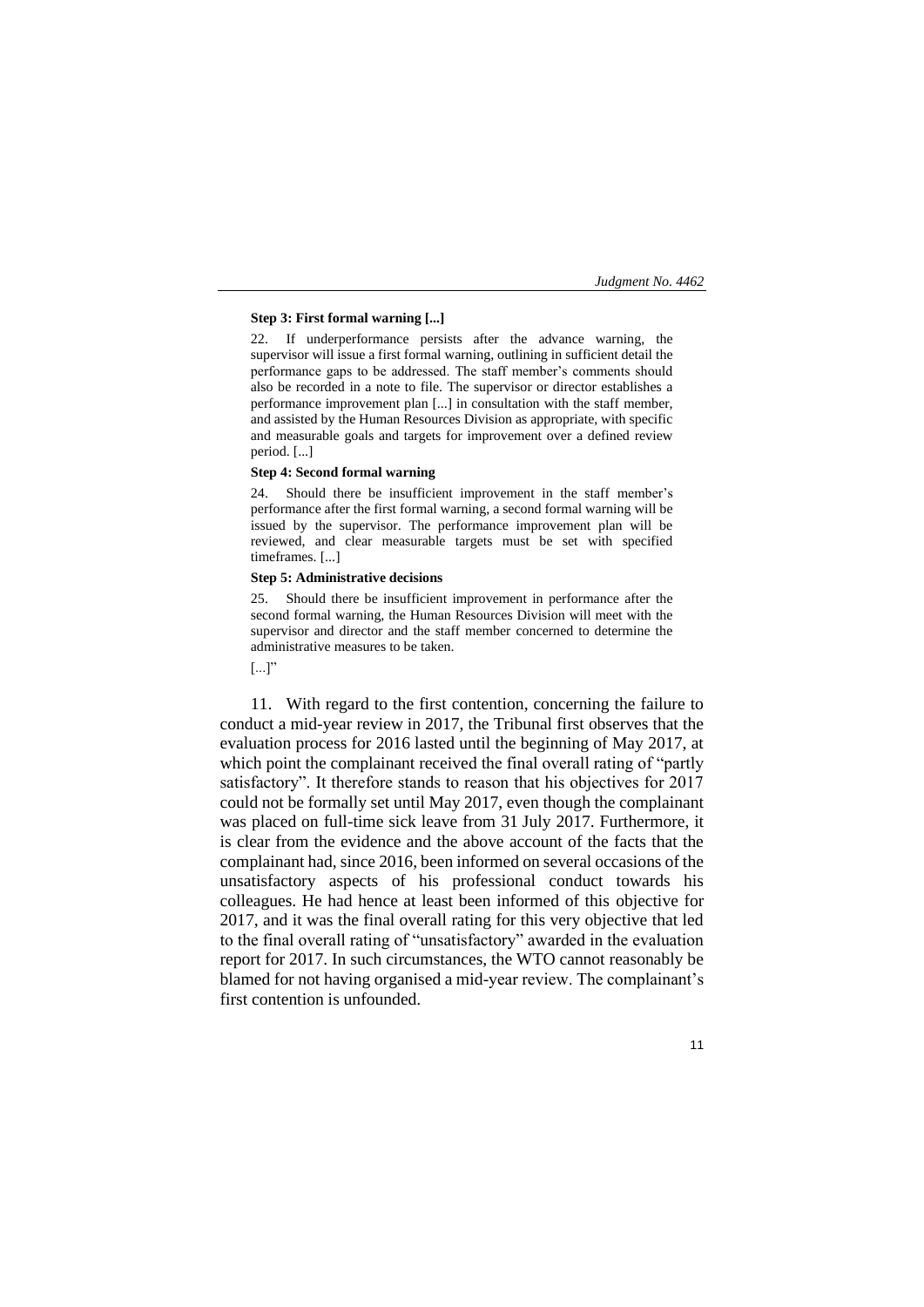12. Similar considerations apply to the second contention, which alleges a failure to draw up a performance improvement plan for 2017. Although the WTO does not provide formal proof that such a plan was established in consultation with the complainant and assisted by HRD as appropriate, pursuant to Article 22 of Administrative Memorandum No. 967, the evidence adduced by the Organization makes it possible at least to establish that the objectives to be achieved in 2017 were discussed at various meetings between the complainant and his supervisor in the early months of 2017. In addition, team-building sessions for the complainant and his colleagues were scheduled for August 2017, which the complainant was unable to attend on account of his health. Similarly, in an email dated 29 July 2017, the complainant complained about his working environment and sought a transfer to another department within the Division, with the aim of improving the overall final rating to be awarded in his 2017 evaluation.

The Tribunal further notes, first, that the complainant's actions did not include mentioning a performance improvement plan for 2017 and, second, that in a memorandum dated 21 August 2017, the Director of HRD informed him that the Director-General had instructed his Director of Division and his supervisor to discuss a performance improvement plan for 2017 with him.

Since the complainant was placed on full-time sick leave from 31 July 2017 until the end of that year, it can be considered that, even if no performance improvement plan for 2017 could be formally established, this does not in itself, in view of the specific circumstances of the case, constitute a sufficient ground to find the evaluation report for 2017 unlawful. There is no reason to believe that the Organization did not make every effort in this case to comply as far as possible with the procedure to be followed in this matter.

The second contention is also unfounded.

13. With regard to the third contention, it should first be recalled that, in aforementioned Judgment 4144, the Tribunal considered that the performance evaluation and the performance improvement plan – which must be preceded by "advance warning" and two "formal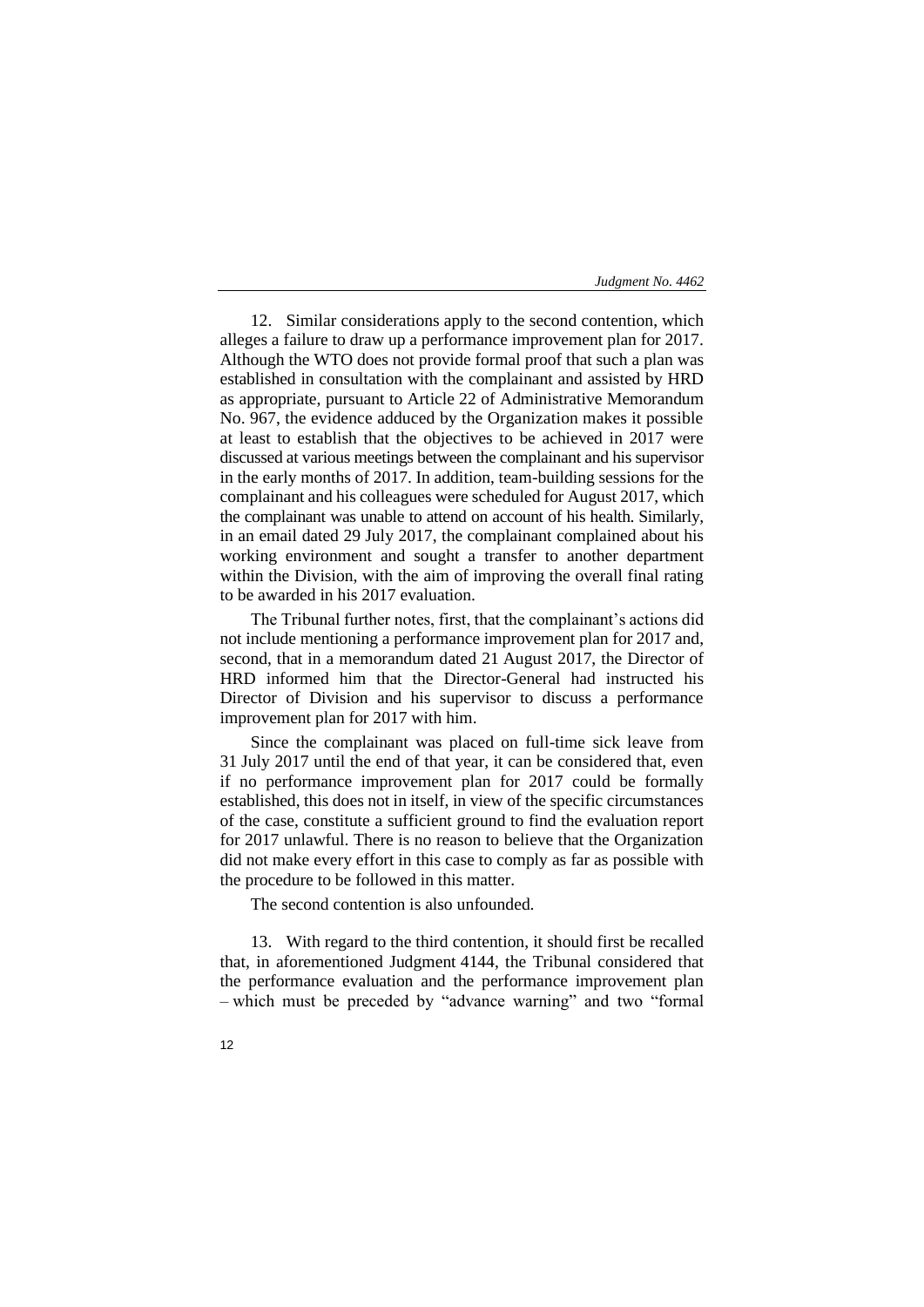warnings" – stem from two separate procedures and that it follows that these warnings cannot be regarded as a precondition for a final overall evaluation of the annual performance as "unsatisfactory". However, given that the Tribunal stated in the same judgment that this does not alter the fact that, whenever possible and useful, a written warning should be given before a non-positive performance assessment, it should be noted that, in this case, the complainant in fact received at least two written warnings in the first seven months of 2017: the first when he was notified in early May 2017 of the final overall rating in his evaluation for 2016, and the second when he received the emails from the Director of LDIMD dated 25 July 2017. It should also be borne in mind that the complainant was subsequently placed on full-time sick leave from 31 July 2017 to 21 March 2018. While this circumstance clearly cannot be blamed on the complainant, it made it impossible for the WTO in any case to send him further written warnings after 31 July 2017. The third contention is therefore not established.

14. Contrary to what the complainant alleges in his fourth contention, the actual period of work during which his performance could be assessed in 2017 was from 1 January 2017 to 31 July 2017, that is, seven months (which is one month longer than the minimum period of six months prescribed by Article 10 of Administrative Memorandum No. 967), not three months. It was not possible to evaluate the complainant over a longer period since he was on full-time sick leave from 31 July 2017. This contention is also unfounded.

15. With regard to the fifth contention, it is correct that the author of the evaluation report was not appointed to undertake that task until less than one month before the formal preparation of the report. However, this appointment was amply warranted by the continuity of the service and by the fact that the complainant's usual supervisor, namely his chief of service, considered it more appropriate to withdraw from the procedure after he was informed that the complainant had accused him of assault. Moreover, the author of the evaluation report was the chief of section and therefore the second-level supervisor of the service to which the complainant belonged, which implies that he was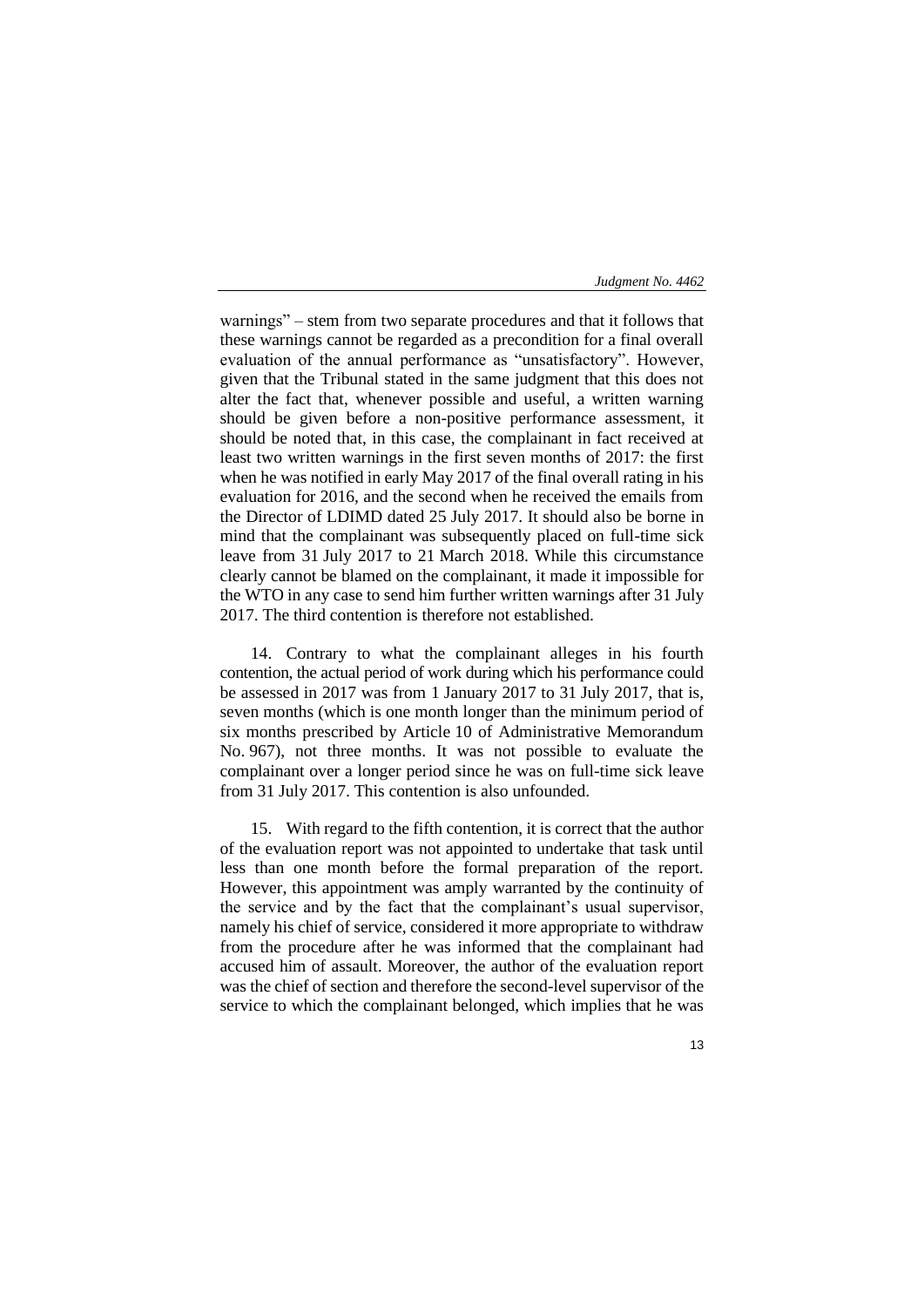not unaware of the complainant's situation, as is further evidenced by the various exchanges of emails that took place between him and the complainant before the evaluation report for 2017 was finalised. The fifth contention cannot therefore be upheld.

16. Lastly, in respect of the sixth contention, even assuming that the Information Management Service "General Guideline" – the existence in writing of which the WTO admits it cannot establish – should be disregarded, this would clearly not be sufficient on its own to warrant the setting aside by the Tribunal of the final overall rating awarded to the complainant for 2017. Apart from the fact that his supervisor expressly informed him that what was contained in this "General Guideline" merely expressed every staff member's general duty to do everything possible to respond constructively to requests made of her or him, the Tribunal notes that the overall final rating awarded in the evaluation report for 2017 is based on numerous other criticisms which by themselves are sufficient to support the conclusion that the award of the overall final rating of "unsatisfactory" does not appear unreasonable. The sixth contention is also not established.

17. It follows from all the foregoing considerations that the complainant's second plea is unfounded.

18. In respect of the complainant's third plea concerning the lawfulness of the non-renewal of his fixed-term contract, the Tribunal reiterates that, under its case law, an employee who is in the service of an international organisation on a fixed-term contract does not have a right to the renewal of the contract when it expires (see, for example, Judgment 3444, consideration 3). It is likewise well settled in the Tribunal's case law that "an organisation has a wide discretion in deciding whether to renew a fixed-term appointment and its right to refuse to renew can be based on unsatisfactory performance". It follows that "such a discretionary decision can be successfully impugned [only] if it is fatally flawed by, for example, procedural defects, a failure to take account of some essential fact, abuse or misuse of authority, or if it was based on an error of fact or of law" (see Judgments 1262,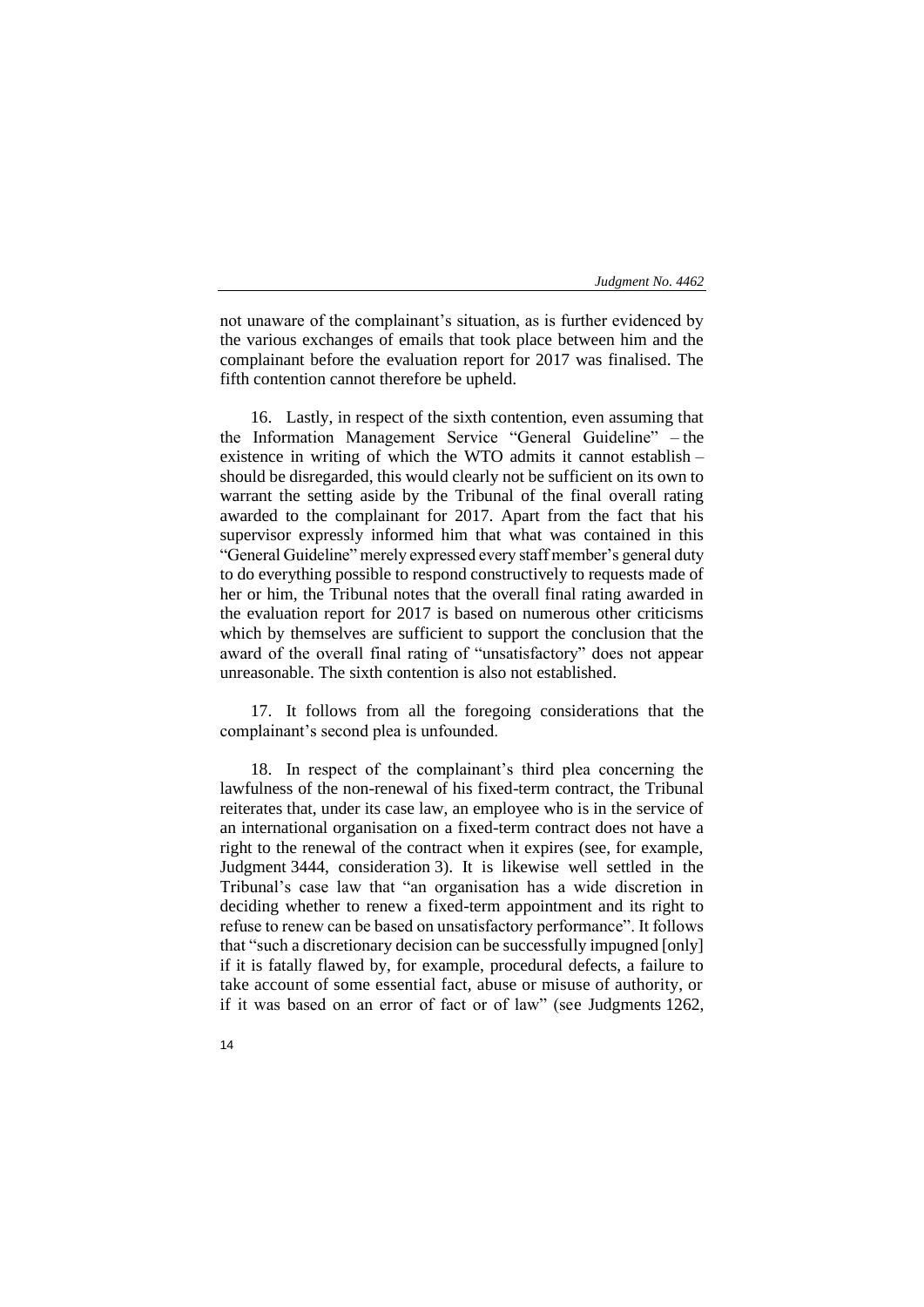consideration 4, 3586, consideration 6, 3679, consideration 10, 3743, consideration 2, and 3932, consideration 21).

The Tribunal has also consistently held that "an organisation cannot base an adverse decision on a staff member's unsatisfactory performance if it has not complied with the rules established to evaluate that performance" (see Judgment 3252, consideration 8, and the case law cited therein, Judgment 3932, consideration 21, and the case law cited therein, and Judgment 4289, consideration 7).

19. The complainant submits that the WTO breached its duties of care and good faith by not granting him reasonable time to improve his performance.

The Tribunal observes first of all that it has decided, in this judgment, to dismiss the complaint insofar as it is directed against the final overall rating of "unsatisfactory" awarded in the complainant's performance evaluation report for 2017, just as it previously dismissed a complaint directed against the final overall rating of "partly satisfactory" awarded in the evaluation report for 2016. The Tribunal also points out that the objectives for 2017 were set and notified to the complainant at the beginning of May 2017 and that the complainant was, at the very least, given almost three months (from 4 May to 31 July 2017) to improve. The Tribunal notes in this regard that the complainant subsequently went on full-time sick leave for the remainder of 2017 and the main part of 2018 that preceded the expiry of his contract, but that was a circumstance over which WTO had no control. In these circumstances, the Tribunal considers that the complainant was informed in good time of the need to improve his behaviour towards his colleagues and management.

This third plea is therefore unfounded.

20. In support of his fourth plea, the complainant alleges that various errors of law affected the decision of 29 June 2018 not to renew his fixed-term contract: (1) the decision was unlawful because it was based not only on the allegations of unsatisfactory performance but also on the complainant's request for a preliminary opinion from the WTO's Office of Internal Oversight (OIO) on 7 July 2017; (2) the complainant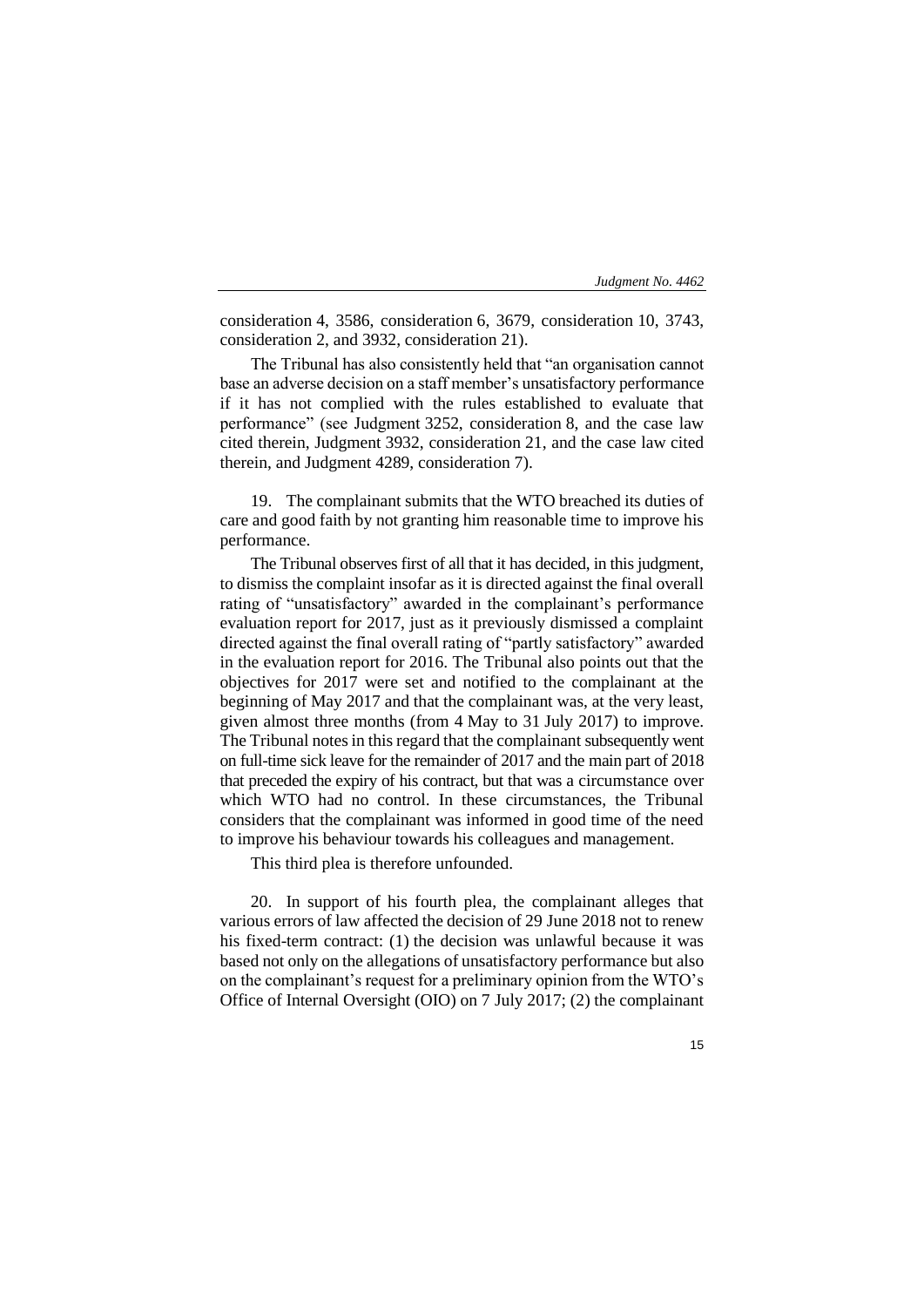should have been given an opportunity to be heard on the OIO's findings and to express his objections to them; (3) the OIO's investigation did not comply with the confidentiality rules prescribed in this matter; and (4) the OIO's decision did not state that it was appealable.

21. The Tribunal observes that the Director-General's reference to the OIO's letter is only one of the various reasons given for his conclusion that the complainant did not display the conduct necessary to have his fixed-term contract renewed and still less to receive a regular contract. These other reasons, including the evaluation reports for 2016 and 2017, are sufficient on their own to show that the Director-General's decision was well founded, hence all of the complainant's contentions in support of his fourth plea are irrelevant.

22. In support of his fifth plea, the complainant alleges a breach of the principle of proportionality in respect of the criticism on the basis of which his contract was not renewed.

The Tribunal reiterates the case law already quoted in consideration 18, above, under which "an organisation has a wide discretion in deciding whether to renew a fixed-term appointment and its right to refuse to renew can be based on unsatisfactory performance" (see Judgment 3743, consideration 2, and the case law cited therein). In this case, it transpires from the Tribunal's examination of the complainant's other pleas that the Director-General could reasonably consider that the complainant's fixedterm contract should not be renewed on the basis of the unsatisfactory nature of his conduct towards his colleagues. The Tribunal also notes that the Director-General merely followed the Appointment and Promotion Board's recommendations to that effect.

The fifth plea is therefore unfounded.

23. In his sixth plea, the complainant submits that the Director-General committed an error of law by terminating his fixed-term contract while he was on sick leave.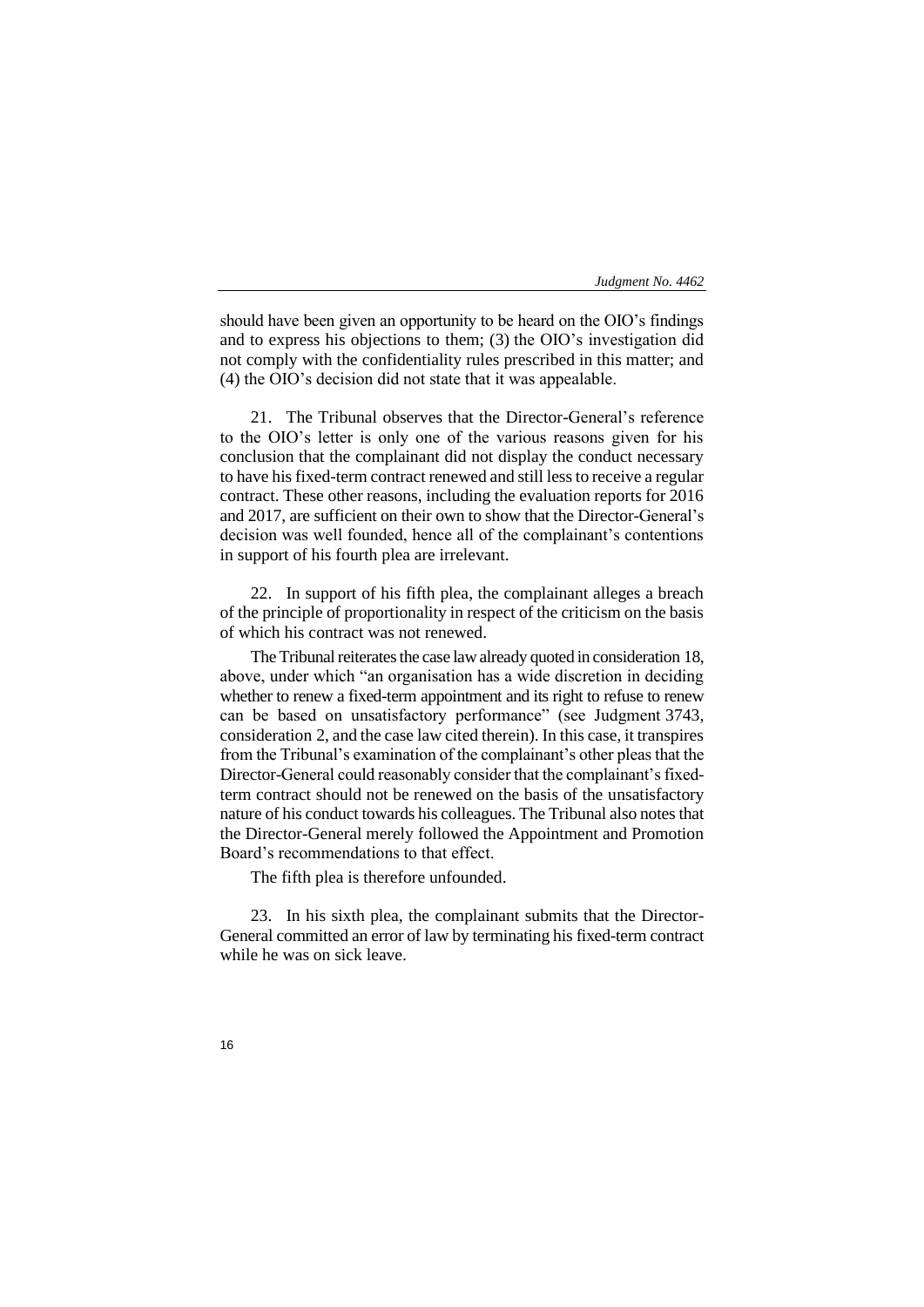The evidence shows that when the Director-General took the decision on 29 June 2018 not to extend the complainant's fixed-term contract, the complainant had been working part-time for medical reasons since 9 April 2018 and continued to do so until 3 July 2018. He was therefore not on sick leave.

The fact that the complainant was deemed to be on sick leave on the date when his contract expired in any event has no bearing on the lawfulness of the decision of 29 June 2018, which is impugned in this complaint.

It follows that the complainant's sixth plea is also unfounded.

24. In his seventh and last plea, the complainant submits that the decision not to renew his fixed-term contract should be set aside because the date stated for the notice period to expire does not comply with Staff Rule 111.2(b), which provides that "[i]f a fixed-term contract is not to be extended, the expiration date shall be confirmed to the staff member in writing wherever possible three months beforehand, and in any event no less than two months beforehand".

The Tribunal notes, first of all, that the provision in question concerns only the determination of the date on which a fixed-term contract expires, not the date of the decision to terminate such a contract. Apart from the fact that the complainant does not state specifically how this provision was infringed in the present case, it appears in any event that the complainant acknowledges that he was informed on 3 July 2018 that his fixed-term contract would not be renewed with effect from 31 October 2018. The Tribunal therefore fails to see how this provision was not observed.

The seventh plea is also unfounded.

25. It follows from the foregoing that the complaint must be dismissed in its entirety, without there being any need to rule on the WTO's objections to receivability.